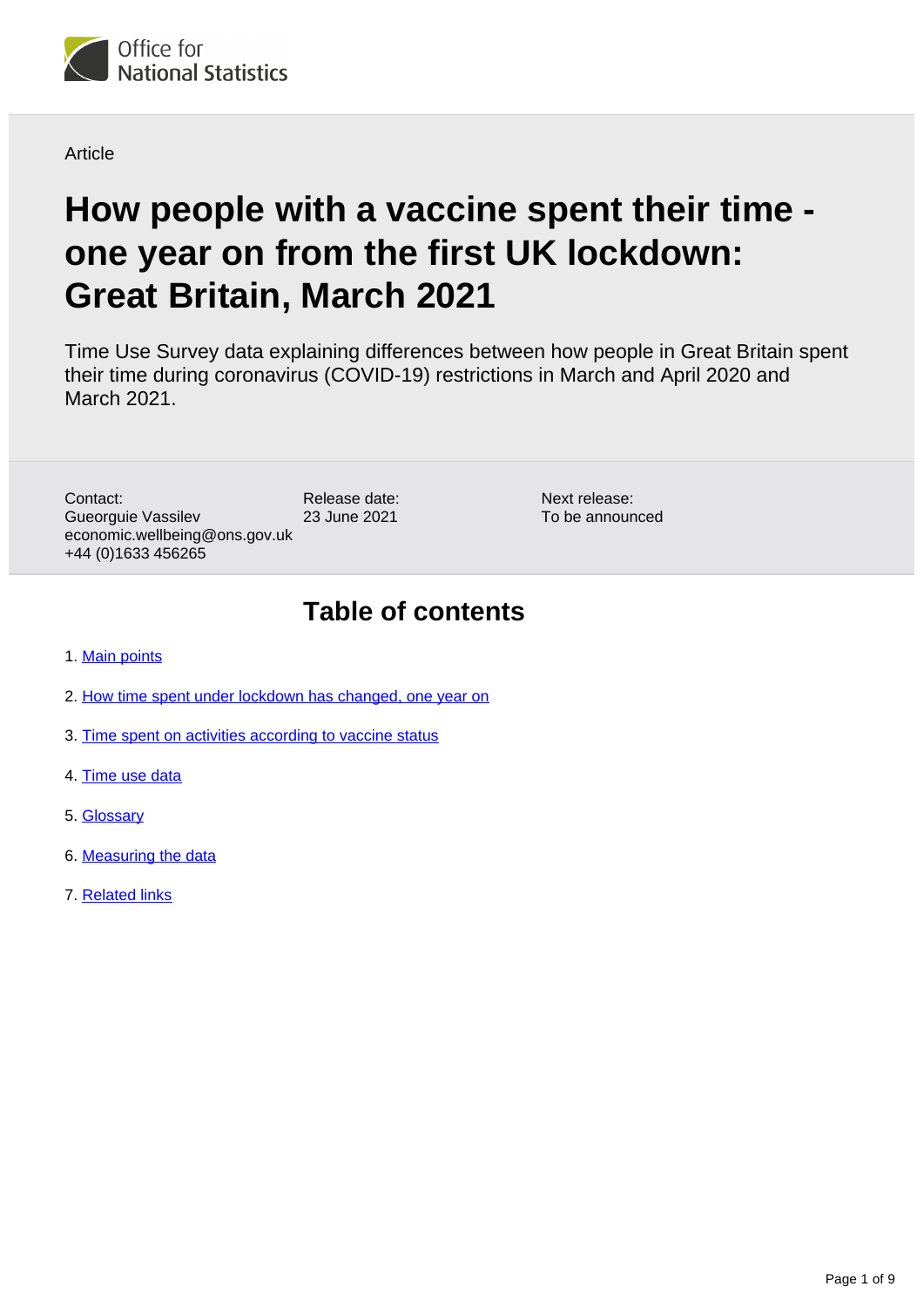## <span id="page-1-0"></span>**1 . Main points**

- How we spent our time changed substantially between the first lockdown (March to April 2020) and March 2021; we spent less time on indoor activities and more on outdoor activities and socialising in person, according to new analysis of Time Use Survey data.
- The behavioural changes over this period were largely related to changes in government restrictions and adapting to living in a pandemic, even when factoring in whether someone had a coronavirus (COVID-19) vaccine dose by March 2021; for example, those without a vaccine spent 10 more minutes socialising, while those who received a vaccine spent 7 more minutes socialising.
- The main difference in changes in behaviour from 12 months ago between those with or without a vaccine dose were in changes to time spent working, explained by differences in age and occupation.
- Among the non-vaccinated (more likely to be younger and employed in jobs outside of healthcare) there was an increase in time spent working, whereas there was little change for people with at least one vaccine dose.
- While most home-based activities shifted back closer to patterns seen before the pandemic (such as watching less TV), we spent more time working from home compared with the first lockdown.
- Longer hours spent working may explain why non-vaccinated people were sleeping about 35 minutes less than in the first lockdown; in comparison, those who had received a vaccine slept for a similar amount of time but spent more time resting, possibly as they were recovering from their vaccine.
- The impact of schools reopening coincided with the time parents spent on childcare decreasing by over 30%, which appeared to free up more time for working; this change particularly applied to those who had not yet received a vaccine, who were more likely to be parents.
- The gender gap in unpaid work was smaller than it was before the start of the pandemic but was still substantial; in March 2021, women spent an average of 56 minutes more time per day on unpaid household work than men.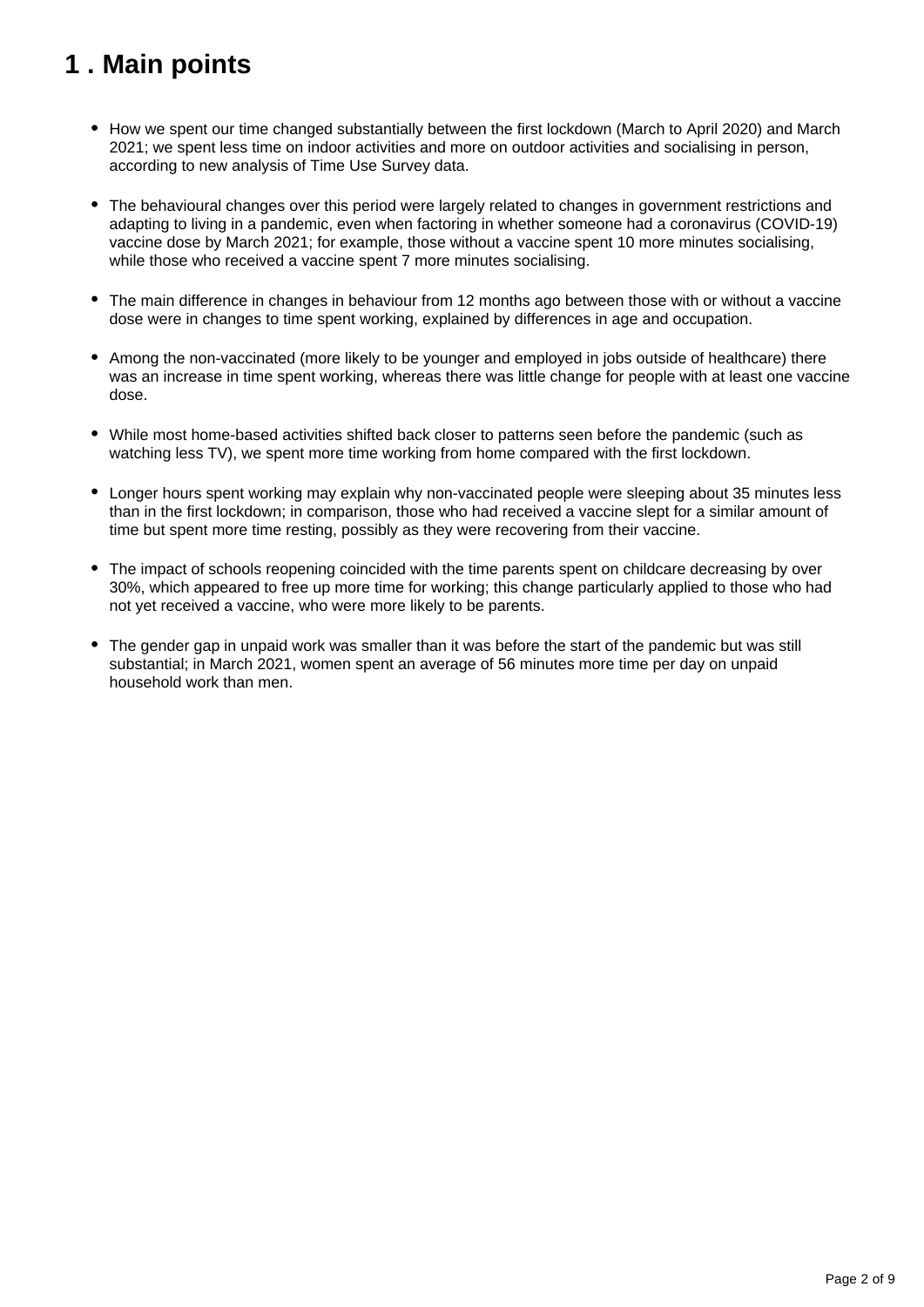## <span id="page-2-0"></span>**2 . How time spent under lockdown has changed, one year on**

**Figure 1: We are spending more time working from home, travelling and socialising, and less time sleeping and on entertainment**

**Change in average minutes of main activity per day for adults aged 18 years and over, 28 March to 26 April 2020 and 20 to 28 March 2021, Great Britain**

## Figure 1: We are spending more time working from home, travelling and socialising, and less time sleeping and on entertainment

Change in average minutes of main activity per day for adults aged 18 years and over, 28 March to 26 April 2020 and 20 to 28 March 2021, Great Britain



#### **Source: Office for National Statistics – Time Use Survey**

**Notes:**

- 1. The categories which are grouped together are defined in the [Glossary](https://www.ons.gov.uk/peoplepopulationandcommunity/healthandsocialcare/conditionsanddiseases/articles/howpeoplewithavaccinespenttheirtimeoneyearonfromthefirstuklockdown/greatbritainmarch2021#glossary) section.
- 2. Only things that people refer to as their main activity at any given point are shown in this figure.
- 3. Only select categories have been chosen, showing the biggest changes from a year ago.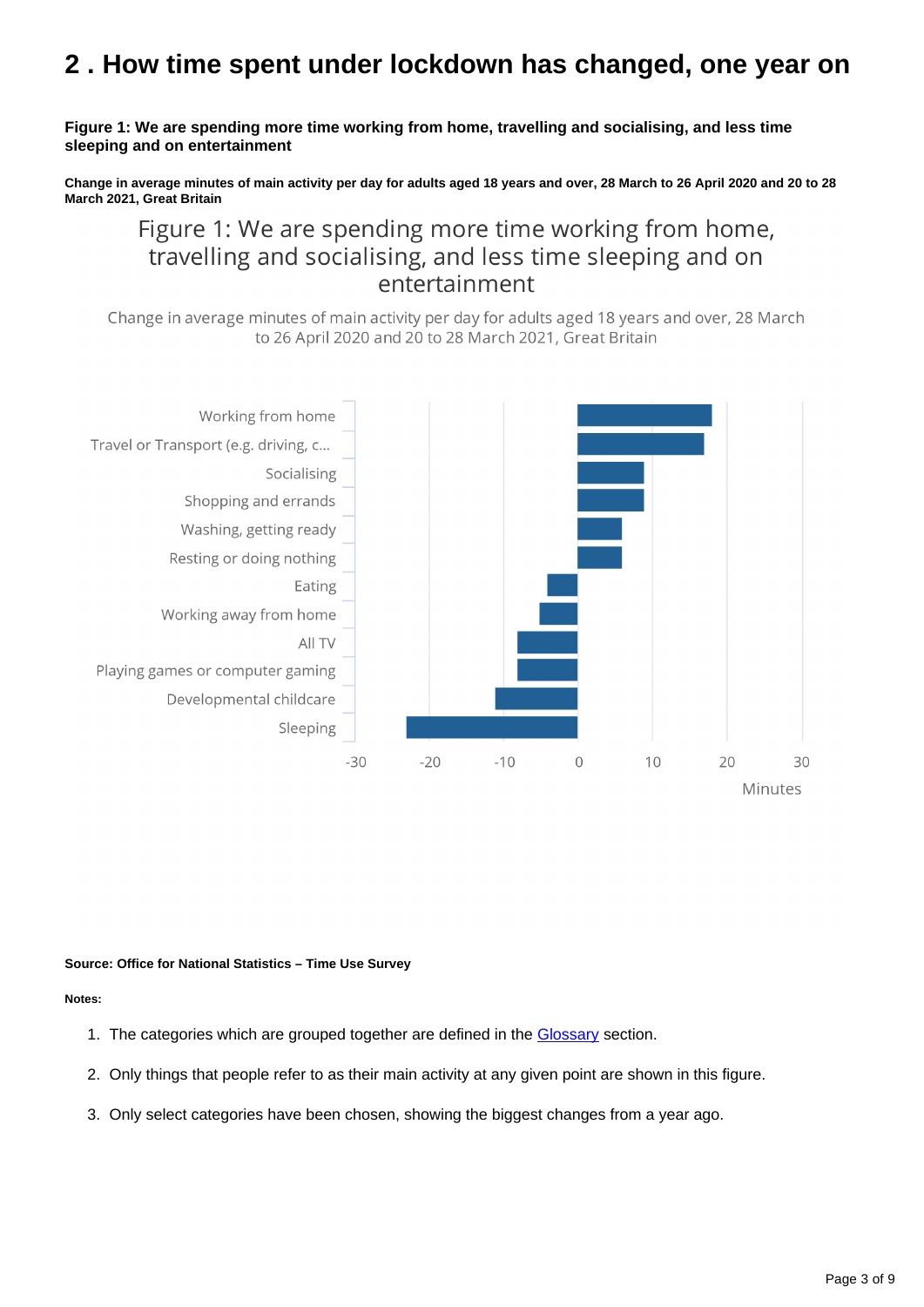In March 2020, lockdown measures meant we were staying at home and restricted from meeting others, but 12 months on these restrictions had slightly eased. With the exception of household and support bubbles, socialising with others was limited to meeting one person outside, for example, having a coffee on a bench together in England. This led to us spending more time outside, whether travelling, socialising or shopping. The average adult spent an extra 17 minutes per day travelling (excluding walking) compared with the previous year, and an extra 9 minutes per day shopping or doing errands.

There was a decrease in the time spent sleeping, which returned to similar levels reported before coronavirus (COVID-19), after having increased during the first lockdown in March to April 2020. Alongside this, we spent less time reading, playing with, or helping children with homework, which is likely to reflect the reopening of schools. Parents in particular spent 30 minutes less on childcare overall. We also spent less time on indoor entertainment, which was a very popular activity during the first lockdown. For example, the average person watched or streamed 8 minutes less of TV or other video entertainment, at 2 hours and 45 minutes on average in March 2021.

Despite the easing of some restrictions, everyone who could work from home was still advised to do so in March 2021, which is reflected in the increase in time spent working from home by 18 minutes. This increase was only for men, who saw an increase of 36 minutes, compared with no significant change for women. Men also increased their time on unpaid household work to levels not seen since the first lockdown, but the gender gap in unpaid household work remained persistently high, with women doing over 40% more than men at over 3 hours on average per day.

## <span id="page-3-0"></span>**3 . Time spent on activities according to vaccine status**

#### **Figure 2: We spent more time socialising and on other outside activities in March 2021 compared with the first lockdown, regardless of vaccination status**

**Change in minutes of main activity per day for vaccinated and non-vaccinated adults aged 18 years and over, 28 March to 26 April 2020 and 20 to 28 March 2021 for Great Britain**

#### **Notes:**

- 1. The categories which are grouped together are defined in the [Glossary](https://www.ons.gov.uk/peoplepopulationandcommunity/healthandsocialcare/conditionsanddiseases/articles/howpeoplewithavaccinespenttheirtimeoneyearonfromthefirstuklockdown/greatbritainmarch2021#glossary) section.
- 2. Only things that people refer to as their main activity at any given point are shown in this figure.
- 3. Only select leisure and free time categories have been chosen, showing the biggest changes from a year ago.

#### **Download this chart**

#### [.XLSX](https://www.ons.gov.uk/visualisations/dvc1438/split-bar-difference/datadownload.xlsx)

In this section, unless stated otherwise, we compare the same people who responded in March to April 2020 and March 2021, rather than comparing differences in time spent on activities in March 2021 between those who were or were not vaccinated. This means we can examine differences in individual responses over time, depending on whether they had received at least one dose of the coronavirus vaccines. Comparing the same people allows greater control between demographic differences across groups. This is because the same individuals across time will likely have similar characteristics such as age, job and health status. For more information see Measuring [the data](https://www.ons.gov.uk/peoplepopulationandcommunity/healthandsocialcare/conditionsanddiseases/articles/howpeoplewithavaccinespenttheirtimeoneyearonfromthefirstuklockdown/greatbritainmarch2021#measuring-the-data).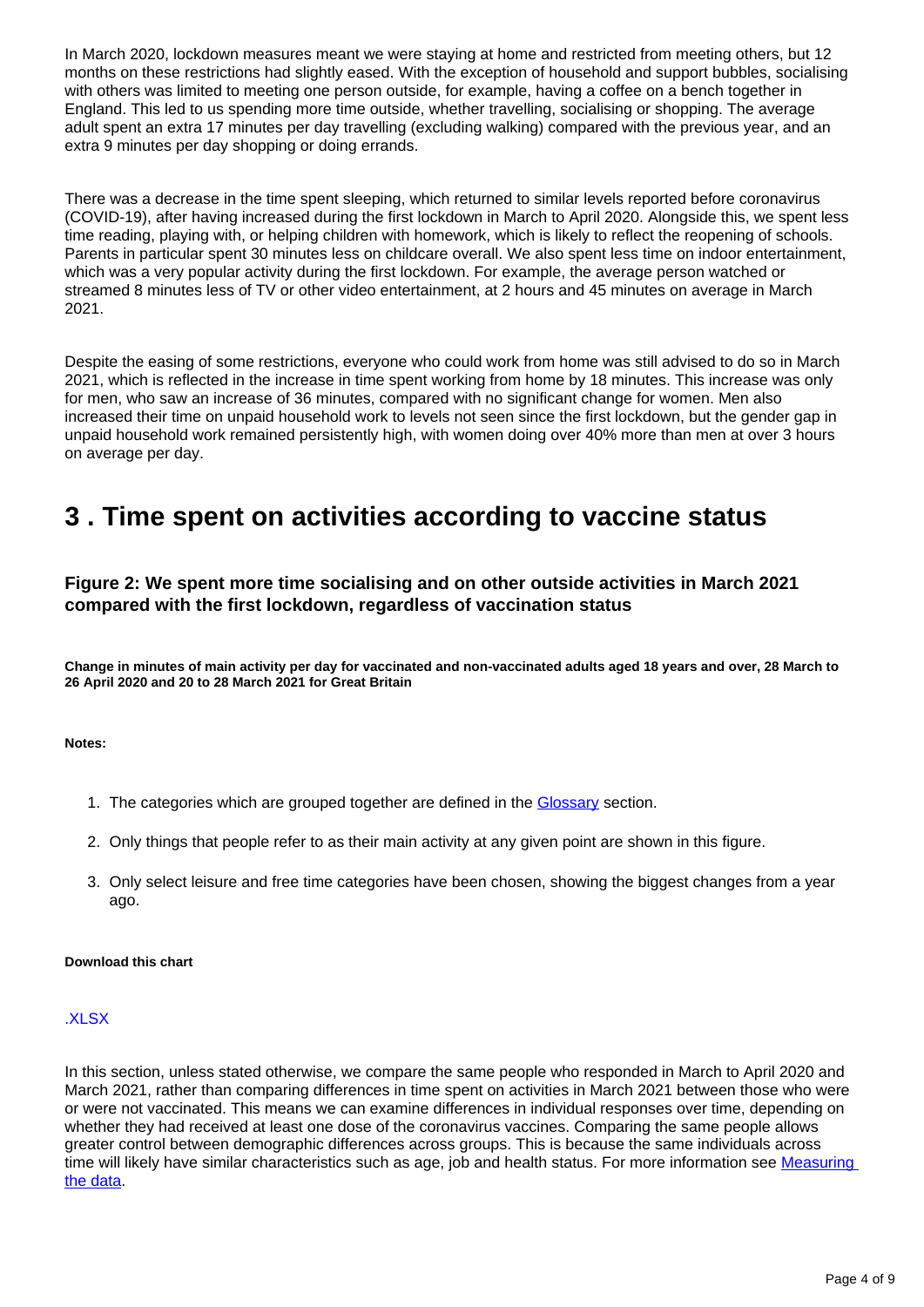For context, approximately [30 million people in the UK had received their first vaccine](https://coronavirus.data.gov.uk/details/vaccinations) by the end of March 2021. This included [92% of people over the age of 50 years who had received at least one vaccine dose](https://www.ons.gov.uk/peoplepopulationandcommunity/healthandsocialcare/healthinequalities/datasets/covid19vaccinationratesandoddsratiosbysociodemographicgroup) at this point.

Overall, there were no substantial differences in the change in behaviour between those who had and had not received a dose of the vaccine.

Regardless of vaccine status, we switched to spend more time on activities outside the home – like travelling, volunteering, and socialising in person – and less time on indoor entertainment, such as watching TV and virtual socialising.

People with at least one vaccine dose, which included older people, reduced their time spent on home-based activities more. However, their lifestyles meant they still spent more time on home-based activities overall compared with the unvaccinated group, at 4 hours and 40 minutes on average per day in March 2021. By contrast, the unvaccinated group spent 2 hours and 45 minutes on these activities, which included watching TV, gardening or DIY.

The general rise in socialising corresponds with the Coronavirus and the social impacts on Great Britain: 6 April [2021 release](https://www.ons.gov.uk/peoplepopulationandcommunity/healthandsocialcare/healthandwellbeing/bulletins/coronavirusandthesocialimpactsongreatbritain/6april2021), which showed that over the period 24 to 28 March 2021, 36% of adults reported meeting up with someone outside of their household, support bubble or childcare in the past seven days. These figures were slightly higher for the over 70s (41%) and people aged 16 to 29 years (38%). This could suggest some groups were more comfortable socialising in March 2021 compared with March 2020, regardless of vaccination status.

Most people did not seem to change their lifestyles much after receiving a vaccine, even as the vaccination programme expanded to cover younger age groups. More recent data by the beginning of June 2021 from the Opinions and Lifestyle Survey (OPN) showed most people with a vaccine reported they did not see others from outside of their household any more frequently than they did before they received their vaccine.

#### **Figure 3: Those without a vaccine spent less time sleeping than 12 months ago as they increased their time spent working, while people with a vaccine did not change how much they worked or slept from the March to April 2020 lockdown**

**Hours spent on main activity per day for people who received at least one vaccine dose and non-vaccinated adults aged 18 years and over, 28 March to 26 April 2020 and 20 to 28 March 2021 for Great Britain**

#### **Notes:**

- 1. The categories which are grouped together are defined in the [Glossary](https://www.ons.gov.uk/peoplepopulationandcommunity/healthandsocialcare/conditionsanddiseases/articles/howpeoplewithavaccinespenttheirtimeoneyearonfromthefirstuklockdown/greatbritainmarch2021#glossary) section.
- 2. Only things that people refer to as their main activity at any given point are shown in this figure.
- 3. Only select categories have been chosen, relating to paid or unpaid work, as well as resting activities.

#### **Download this chart**

#### [.XLSX](https://www.ons.gov.uk/visualisations/dvc1438/dotplots-sidebyside/datadownload.xlsx)

While our use of free time did not greatly differ between individuals who had and had not received a vaccine, our paid and unpaid work activities, and how we rested did show some signs of being affected. Those who received a vaccine were resting for an average of 9 extra minutes per day, whereas there was very little change for the nonvaccine group. This could be down to some respondents experiencing side effects from the vaccine and needing rest to recover.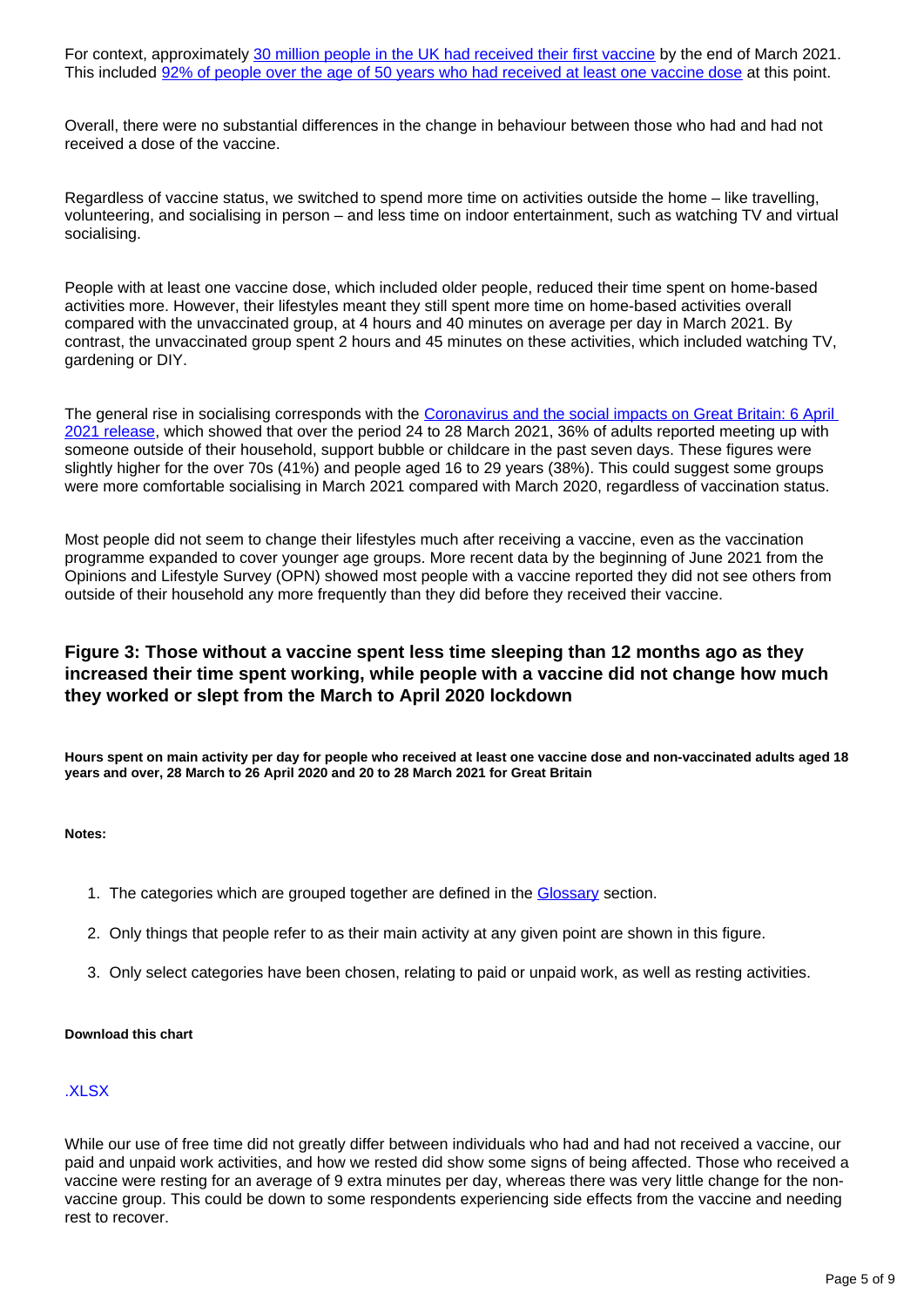There was also a big difference in the 12-month changes in time spent working. Those who had not received a vaccine worked roughly an extra hour per day, whereas there was virtually no change for the vaccinated group. Individuals without a vaccine worked more regularly, and for longer on a working day, compared with a year ago.

These differences in working times are likely explained by the different jobs both groups worked in. Healthcare professionals, who were extremely busy in the first lockdown, had predominantly received at least one vaccine dose, whereas those without a vaccine were much more likely to include professions like teachers, who could not work as much during the first lockdown. The extra working time for non-vaccinated individuals likely influenced their sleep – they slept 35 minutes less than a year ago, compared with no significant change for those who were vaccinated.

## <span id="page-5-0"></span>**4 . Time use data**

[Differences in time use between lockdowns, by vaccine status and other demographics, Great Britain](https://www.ons.gov.uk/peoplepopulationandcommunity/healthandsocialcare/conditionsanddiseases/datasets/differencesintimeusebetweenlockdownsbyvaccinestatusgreatbritain) Dataset | Released 23 June 2021

Time Use Survey data show changes in how people spent their time during coronavirus (COVID-19) restrictions in March and April 2020, September to October 2020 and March 2021, as well as before the pandemic. It also includes Opinions and Lifestyle Survey data on behaviours following vaccination in Great Britain from 19 May to 13 June 2021.

## <span id="page-5-1"></span>**5 . Glossary**

## **Socialising**

This includes socialising, spending time with friends, family, neighbours and colleagues, and/or just talking with spouse, children or parents, family, friends or neighbours.

### **Travelling and transport (for example, driving and cycling)**

Travelling and transport includes travelling to and from locations, escorting others, or being escorted yourself, including by taxi or bus, for example. For the data presented in the draft, walking as a mode of travel has been excluded and added into a separate category.

### **Walking and other sport**

This includes walking as a mode of travel for example to work or the shop, and playing other sports, which includes hiking or just going for a walk as exercise.

### **Working away from home**

Working away from home includes working in locations outside of the home, such as undertaking taxi or delivery services, or working from an office.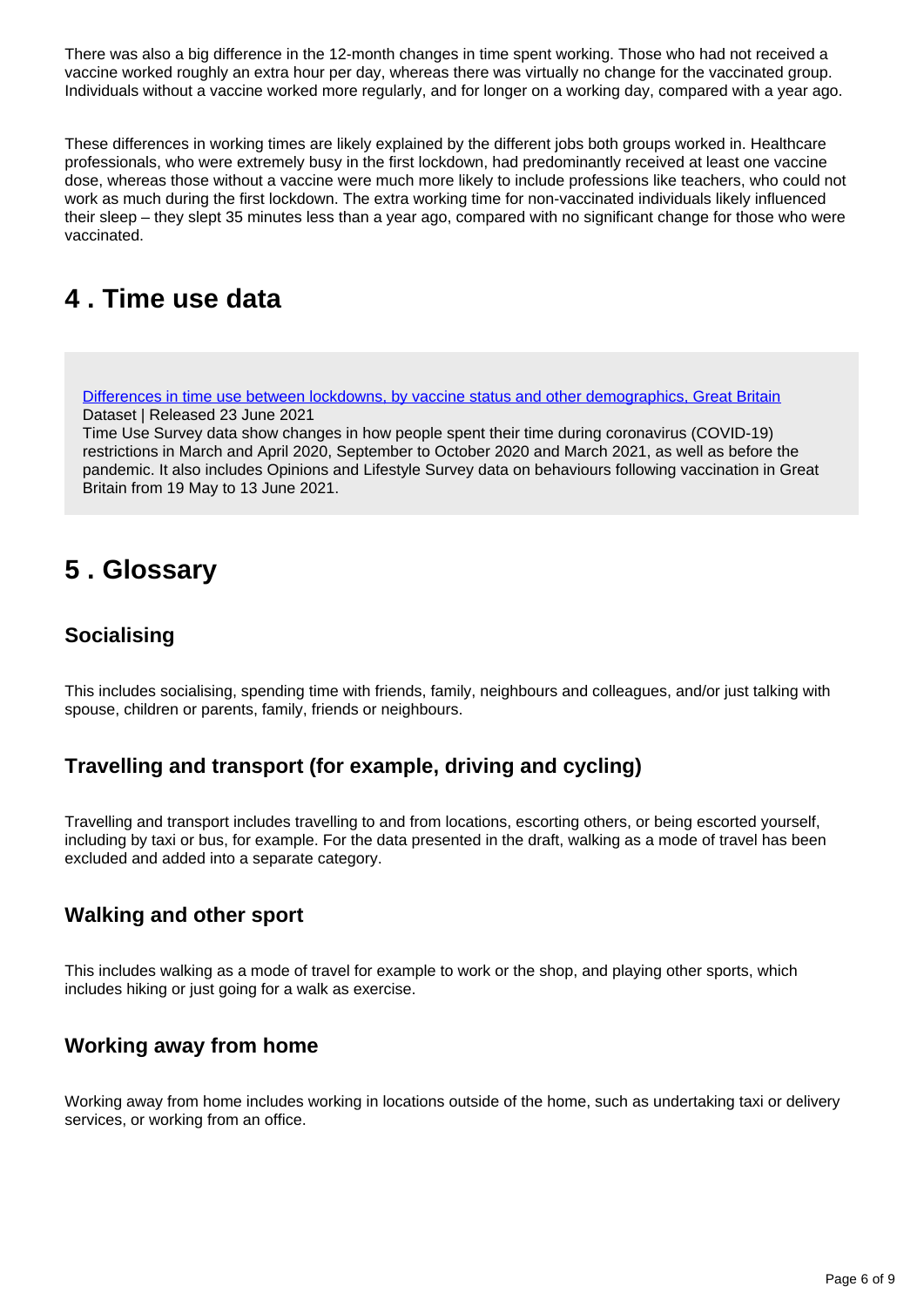## **Working from home**

Working from home includes working either from home or cafés and selling things online or showing people around your home to sell it.

### **Developmental childcare**

Developmental childcare includes reading to children, playing with children or helping children with homework, and homeschooling.

### **Unpaid childcare**

Unpaid childcare includes unpaid feeding, washing, dressing or preparing meals for children; reading to children, playing with children or helping children with homework (or homeschooling); and supporting, comforting or cuddling children.

## **Shopping and errands**

This includes buying something, shopping, browsing things to buy later, banking, household errands, appointments including GP and dentist.

### **Volunteering and caring for adults**

This includes volunteering as part of a group, organisation, charity or sports club, and/or helping and caring for other adults.

#### **Home-based activities**

These include watching or streaming TV or videos, reading, hobbies and other leisure, telephoning, video calling, emailing, texting, or writing letters with friends and family and gardening or DIY.

## <span id="page-6-0"></span>**6 . Measuring the data**

#### **How we measure time in this release**

Times are taken from the two most recent time use studies in the UK: the 2014 to 2015 UK Time Use Study covering the UK and the 2020 to 2021 Office for National Statistics (ONS) Online Time Use Study covering Great Britain. The 2020 to 2021 study was carried out exclusively for adults aged 18 years and over, under coronavirus (COVID-19) restrictions (28 March to 26 April 2020, 5 September to 11 October 2020, and 20 March to 28 March 2021) and can be used to understand the likely impact of the coronavirus pandemic and associated restrictions on what people in Great Britain are doing with their time.

The 2014 to 2015 study shows what people did with their time before the coronavirus pandemic; however, it is important to recognise that changes between the two studies could be unrelated to the coronavirus pandemic and instead reflect longer term changes in society.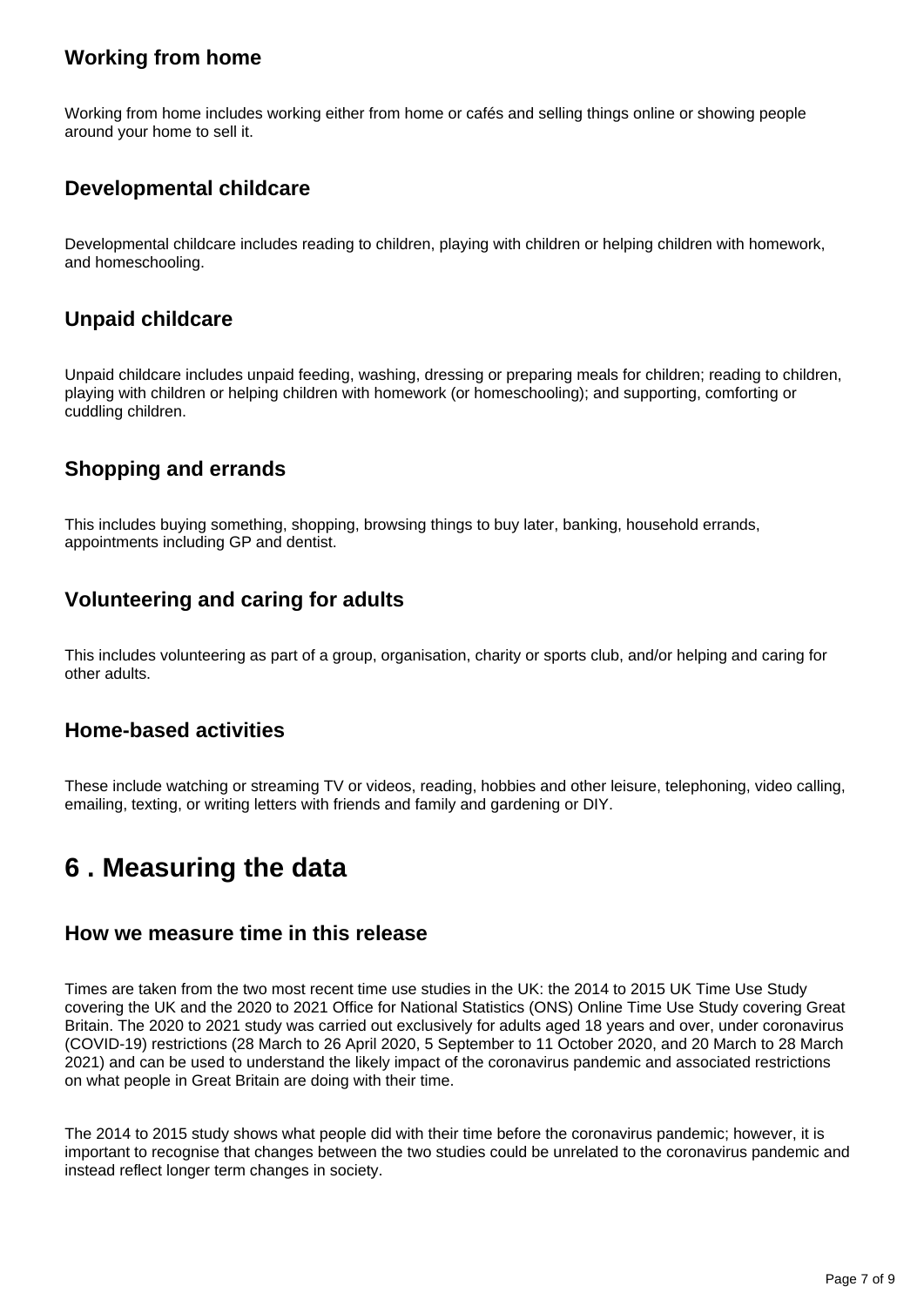The measures of time in this bulletin are made up of activities that have been recorded by respondents in a timediary study. Respondents can record doing more than one activity at a time, but for comparability, activities that respondents regarded as their main activity were used here.

Throughout the bulletin, time is reported in average minutes per day and week. These averages are useful as they give a good indication of a group's time taken up by a type of activity, but it should be recognised that this average will include people that do not engage in certain types of activities on a given day. Therefore, it should not be confused with the average amount of time taken to do an activity, as there are differences between the two definitions.

We have also used Opinions and Lifestyle Survey (OPN) data within this release. For more information on this dataset see the [Coronavirus and the social impacts on Great Britain: 18 June 2021](https://www.ons.gov.uk/peoplepopulationandcommunity/healthandsocialcare/healthandwellbeing/bulletins/coronavirusandthesocialimpactsongreatbritain/18june2021#measuring-the-data) release.

### **Types of activities in this report**

To report on changes in how people use their time in this report, a range of time categories have been defined. For more information on these please see the [Glossary](https://www.ons.gov.uk/peoplepopulationandcommunity/healthandsocialcare/conditionsanddiseases/articles/howpeoplewithavaccinespenttheirtimeoneyearonfromthefirstuklockdown/greatbritainmarch2021#glossary) and the associated [dataset](https://www.ons.gov.uk/peoplepopulationandcommunity/healthandsocialcare/conditionsanddiseases/datasets/differencesintimeusebetweenlockdownsbyvaccinestatusgreatbritain).

## **Use of longitudinal data**

For the analysis in [Section 3,](https://www.ons.gov.uk/peoplepopulationandcommunity/healthandsocialcare/conditionsanddiseases/articles/howpeoplewithavaccinespenttheirtimeoneyearonfromthefirstuklockdown/greatbritainmarch2021#time-spent-on-activities-according-to-vaccine-status) we have contacted the same sample of respondents twice, meaning we have been able to link participants whose data were collected from 28 March to 26 April 2020 and also collected from 20 March to 28 March 2021 to create a longitudinal dataset. When significance testing the longitudinal data, we provide two versions: a weighted Mann-Whitney U test and an unweighted Wilcoxon Signed-Rank test. For a result to be deemed significant it is required that both tests are significant.

### **Feedback and future publications**

Your feedback will be very valuable in making our results useful and accessible. If you have any questions, please email [economic.wellbeing@ons.gov.uk](mailto:economic.wellbeing@ons.gov.uk).